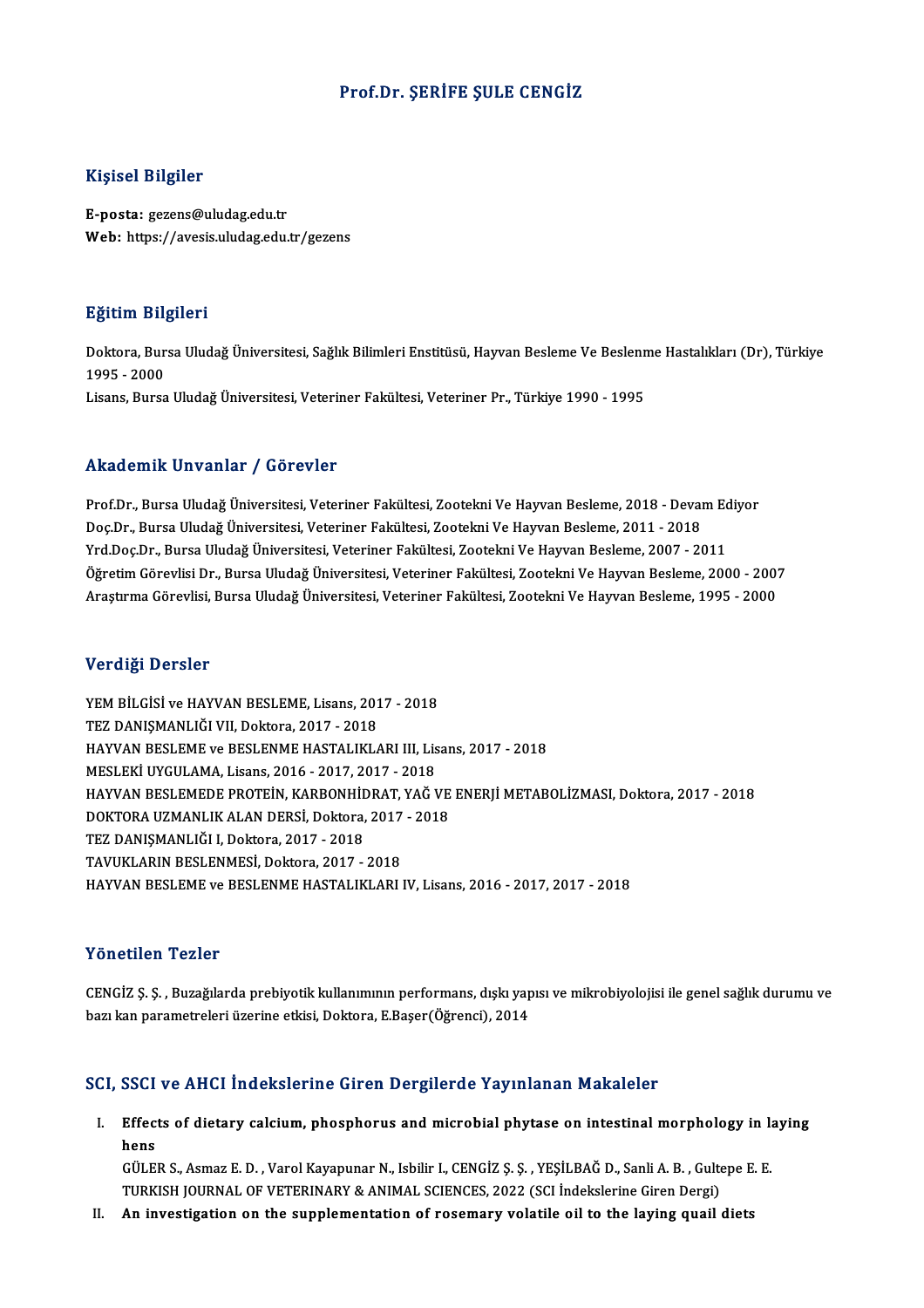DENİZ G., Efil M. M., CENGİZ Ş. Ş., Atamay K., Anar B.

DENİZ G., EfIl M. M. , CENGİZ Ş. Ş. , Atamay K., Anar B.<br>ANKARA UNIVERSITESI VETERINER FAKULTESI DERGISI, cilt.69, sa.1, ss.17-23, 2022 (SCI İndekslerine Giren DENIZ<br>ANKAR<br>Dergi)<br>The of ANKARA UNIVERSITESI VETERINER FAKULTESI DERGISI, cilt.69, sa.1, ss.17-23, 2022 (SCI İndekslerine Gire<br>Dergi)<br>III. The effect of dietary probiotic supplementation on tibial bone characteristics and strength in

Dergi)<br><mark>The effe</mark><br>broilers<br>Mutus P The effect of dietary probiotic supplementation on tib<br>broilers<br>Mutus R., KOCABAĞLI N., ALP M., Acar N., Eren M., Gezen Ş. Ş.<br>POULTPV SCIENCE silt 85, sa 9, ss 1621 1625, 2006 (SCI İnde

broilers<br>Mutus R., KOCABAĞLI N., ALP M., Acar N., Eren M., Gezen Ş. Ş.<br>POULTRY SCIENCE, cilt.85, sa.9, ss.1621-1625, 2006 (SCI İndekslerine Giren Dergi)

## Diğer Dergilerde Yayınlanan Makaleler

Iger Dergilerde Yayınlanan Makaleler<br>I. Effects of Rosemary and Fennel Essential Oil Mixon Performance and Meat Lipid Oxidation in Quails<br>CENCi7 S S r Dorgnor<br>Effects of F<br>CENGİZ Ş.Ş. Effects of Rosemary and Fennel Essential Oil Mixon Performance and Meat Lipi<br>CENGİZ Ş. Ş.<br>Van Veterinary Journal, cilt.29, sa.1, ss.39-46, 2018 (Diğer Kurumların Hakemli Dergileri)<br>Effects of sunnlamentation of sine basitr

CENGİZ Ş. Ş.<br>I . I . Yan Veterinary Journal, cilt.29, sa.1, ss.39-46, 2018 (Diğer Kurumların Hakemli Dergileri)<br>I . Effects of supplementation of zinc bacitracin, mannanoligosaccharide and probiotic in broiler feeds<br>On fat Van Veterinary Journal, cilt.29<br>Effects of supplementation<br>on fattening performance<br>EPEN M. DENiZ C. Pipiciv u on fattening performance<br>EREN M., DENİZ G., BİRİCİK H., CENGİZ Ş. Ş. , TÜRKMEN İ. İ. , YAVUZ H. M.

Uludağ Üniversitesi Veteriner Fakültesi Dergisi, cilt.18, ss.73-84, 1999 (Diğer Kurumların Hakemli Dergileri)

## Kitap & Kitap Bölümleri

I. Kanatlı Beslenmesinin Temel İlkeleri P & IIIdip Bolamici I<br>Kanatlı Beslenmesinin Temel İlkeleri<br>TÜRKMEN İ. İ. , BİRİCİK H., DENİZ G., CENGİZ Ş. Ş. , Tuncer Ş. D. , Çolpan İ., KÜÇÜKERSAN M. K. , KÜÇÜKERSAN S., Kanatlı Beslenmesinin<br>TÜRKMEN İ. İ. , BİRİCİK I<br>YALÇIN S., ŞEHU A., et al.<br>Tamal Yam Bilgisi ve Hay TÜRKMEN İ. İ. , BİRİCİK H., DENİZ G., CENGİZ Ş. Ş. , Tuncer Ş. D. , Çolpan İ., KÜÇÜKERSAN M. K. , KÜÇÜKERSAN S.,<br>YALÇIN S., ŞEHU A., et al.<br>Temel Yem Bilgisi ve Hayvan Besleme, İ. İsmet TÜRKMEN, Editör, T.C. Anadolu Üniver YALÇIN S., ŞEHU A., et al.<br>Temel Yem Bilgisi ve Hayvan Besleme, İ. İsmet TÜRKMEN, Editör, T.C. Anadolu Üniversitesi Yayını, ss.150-174, 2016<br>II. Ünite 8: Kanatlı Beslenmesinin Temel İlkeleri Temel Yem Bilgisi ve H<br>Ünite 8: Kanatlı Bes<br>DENİZ G., CENGİZ Ş. Ş.<br>Temel Yem Bilgisi ve H Temel Yem Bilgisi ve Hayvan Besleme, İBRAHİM İSMET TÜRKMEN, Editör, Anadolu Üniversitesi Basımevi, Eskişehir,<br>ss.150-174, 2016 DENİZ G., CENGİZ<br>Temel Yem Bilgisi<br>ss.150-174, 2016<br>Yem bilgisine Gi III. Yem bilgisine Giriş ss.150-174, 2016<br>Yem bilgisine Giriş<br>TÜRKMEN İ. İ. , CENGİZ Ş. Ş. , DENİZ G., BİRİCİK H.<br>Tamel Yem Bilgisi ve Havyan Besleme Türlmen İb Temel Yem Bilgisi ve Hayvan Besleme, Türkmen İbrahim İsmet, Editör, Anadolu Üniversitesi, Eskişehir, ss.2-25,<br>2016 TÜRK<br>Temel<br>2016<br>Ünite IV. Ünite 1: Yem Bilgisine Giriş TÜRKMEN İ. İ. , BİRİCİK H., DENİZ G., CENGİZ Ş. Ş. Ünite 1: Yem Bilgisine Giriş<br>TÜRKMEN İ. İ. , BİRİCİK H., DENİZ G., CENGİZ Ş. Ş.<br>Temel Yem Bilgisi ve Hayvan Besleme, İBRAHİM İSMET TÜRKMEN, Editör, Anadolu Üniversitesi Basımevi, Eskişehir, TÜRKMEN İ. İ.<br>Temel Yem Bil<br>ss.1-25, 2016<br>Yem Bilsisin ss.1-25, 2016<br>V. Yem Bilgisine Giriş ss.1-25, 2016<br>Yem Bilgisine Giriş<br>TÜRKMEN İ. İ. , BİRİCİK H., DENİZ G., CENGİZ Ş. Ş. , Tuncer Ş. D. , Çolpan İ., KÜÇÜKERSAN M. K. , KÜÇÜKERSAN S.,<br>XALCIN S. SEHILA, et al Yem Bilgisine Giriş<br>TÜRKMEN İ. İ. , BİRİCİK I<br>YALÇIN S., ŞEHU A., et al.<br>Tamal Yam Bilgisi ve Hay TÜRKMEN İ. İ. , BİRİCİK H., DENİZ G., CENGİZ Ş. Ş. , Tuncer Ş. D. , Çolpan İ., KÜÇÜKERSAN M. K. , KÜÇÜKERSAN S.<br>YALÇIN S., ŞEHU A., et al.<br>Temel Yem Bilgisi ve Hayvan Besleme, İ.İsmet TÜRKMEN, Editör, T.C. Anadolu Üniversi YALÇIN S., ŞEHU A., et al.<br>Temel Yem Bilgisi ve Hayvan Besleme, İ.İsmet TÜF<br>VI. Ünite 1<br>TÜRKMEN İ. İ. , BİRİCİK H., DENİZ G., CENGİZ S. S. Temel Yem Bilgisi ve Hayvan Besleme, İ.İsmet TÜRKMEN, Editör, T.C. Anadolu Üniversitesi Yayını, ss.1-25, 2016 Temel Yem Bilgisi ve Hayvan Besleme, İ.İsmet Türkmen, Editör, Anadolu Üniversitesi, Eskişehir, ss.1-25, 2016

# iemei rem biigisi ve Hayvan Besieme, i.ismet Turkmen, Editor, Anadolu Universitesi,<br>Hakemli Kongre / Sempozyum Bildiri Kitaplarında Yer Alan Yayınlar

akemli Kongre / Sempozyum Bildiri Kitaplarında Yer Alan<br>I. Use of bromass in broiler rations as a different protein source<br>CENCİZ S.S., YESİLBAĞ D. EREN M I. Use of bromass in broiler rations as a different protein source<br>CENGİZ S.S., YESİLBAĞ D., EREN M.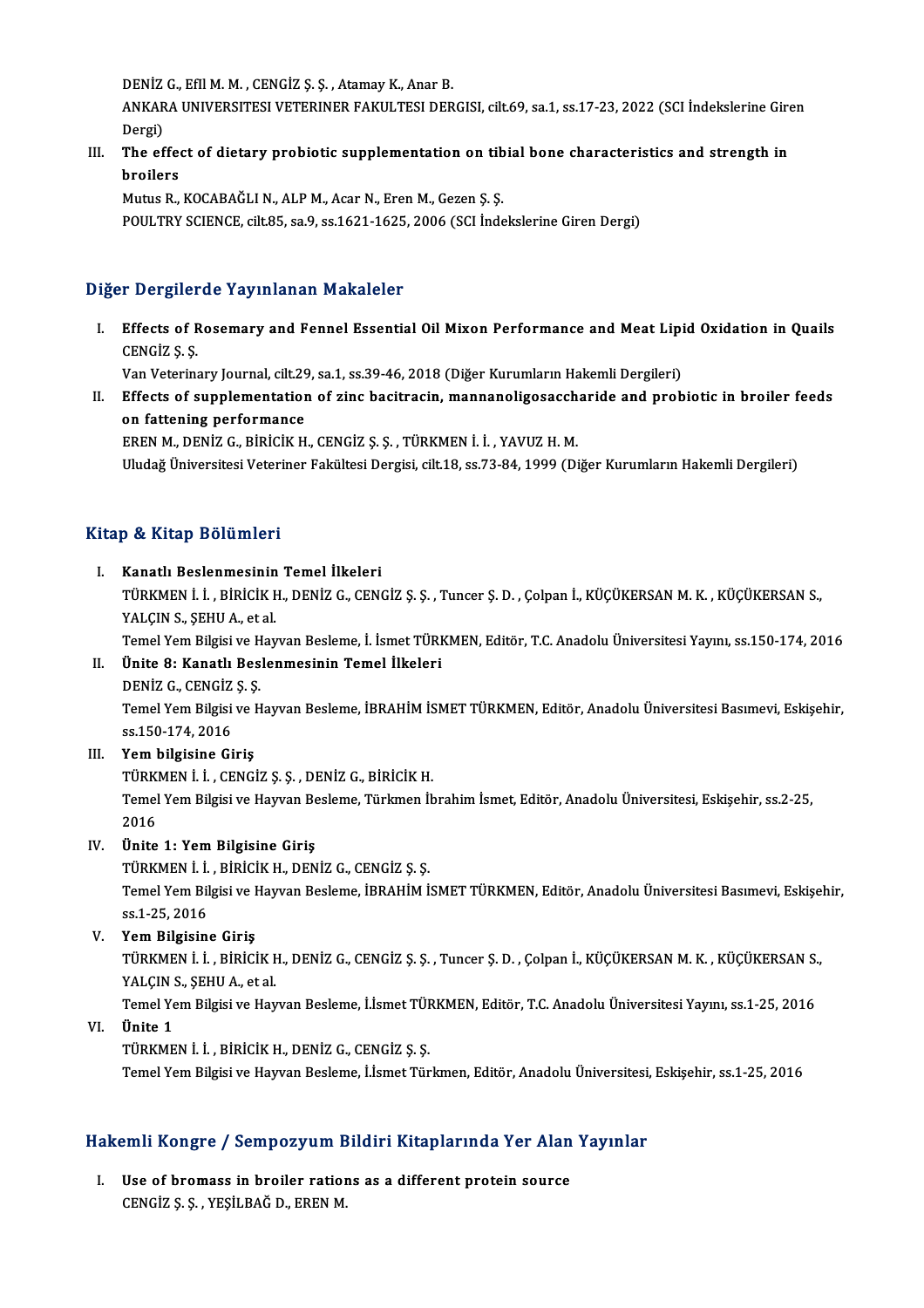International Science and Technology, 18 - 20 Temmuz 2018<br>Nee of iuniner essential eil in queil diete as a natural s International Science and Technology, 18 - 20 Temmuz 2018<br>II. use of juniper essential oil in quail diets as a natural antioxidant instead of synthetic antioxidants<br>vESU BAČ D. CENCIZ S. S. CETIN I. Marel V. Biniciv H International Science and Technology, 18 - 20 Temmuz 2<br>use of juniper essential oil in quail diets as a natu<br>YEŞİLBAĞ D., CENGİZ Ş. Ş. , ÇETİN İ., Meral Y., BİRİCİK H.<br>International Science and Technology, 19 - 20 Temmuz 2 use of juniper essential oil in quail diets as a natural and<br>YEŞİLBAĞ D., CENGİZ Ş. Ş. , ÇETİN İ., Meral Y., BİRİCİK H.<br>International Science and Technology, 18 - 20 Temmuz 2018<br>USE OF UINIPER ESSENTIAL OU IN QUAU DIETS AS YEŞİLBAĞ D., CENGİZ Ş. Ş. , ÇETİN İ., Meral Y., BİRİCİK H.<br>International Science and Technology, 18 - 20 Temmuz 2018<br>III. USE OF JUNIPER ESSENTIAL OIL IN QUAIL DIETS AS A NATURAL ANTIOXIDANT INSTEAD OF<br>SYNTHETIC ANTIOXIDAN International Science and Technology, 18 - 20 Temmuz 2018 YEŞİLBAĞ D., CENGİZ Ş. Ş. , ÇETİN İ., MERAL Y., BİRİCİK H. International Science and Technology Conference, Paris, Fransa, 18 - 20 Temmuz 2018, ss.662-669 YEŞİLBAĞ D., CENGİZ Ş. Ş. , ÇETİN İ., MERAL Y., BİRİCİK H.<br>International Science and Technology Conference, Paris, Fransa, 18 - 20 Temmuz 2018, ss.662-669<br>IV. Using of New Generation Plant Extracts (Filopower®) As a Natura Yeşilbağ D., Balcı F., Çetin İ., Ardıçlı S., Özyiğit M. Ö., Cengiz Ş. Ş. Using of New Generation Plant Extracts (Filopower®) As a Natural Feed Additives in Br<br>Yeşilbağ D., Balcı F., Çetin İ., Ardıçlı S., Özyiğit M. Ö. , Cengiz Ş. Ş.<br>2nd International Animal Nutrition Congress, Antalya, Türkiye, V. effect of essential oil mixture supplementation to quail diets on the performance and malondialdehyde level of meat 2nd International Animal Nutrition Congress, Antalya, Türkiye, 1 - 04 Kasım 2018, cilt.1, ss.318-319 CENGİZ Ş.Ş. ,ÖztürkE.C. ,YEŞİLBAĞD.,ÇETİNİ.,ERENM. malondialdehyde level of meat<br>CENGİZ Ş. Ş. , Öztürk E. C. , YEŞİLBAĞ D., ÇETİN İ., EREN M.<br>2 nd International Animal Nutrition Congress, 1 - 04 Kasım 2018<br>Effecta of escential oil miyture sunnlamentation te susil d CENGİZ Ş. Ş. , Öztürk E. C. , YEŞİLBAĞ D., ÇETİN İ., EREN M.<br>2 nd International Animal Nutrition Congress, 1 - 04 Kasım 2018<br>VI. Effects of essential oil mixture supplementation to quail diets on theperformance and<br>Malandi 2 nd International Animal Nutrition Congres<br>Effects of essential oil mixture supplem<br>Malondialdehyde (MDA) level of meat<br>CENCIZS S. ÖTTINE F.C. VESU PAČ D. CET Effects of essential oil mixture supplementation to<br>Malondialdehyde (MDA) level of meat<br>CENGİZ Ş. Ş. , Öztürk E. C. , YEŞİLBAĞ D., ÇETİN İ., EREN M.<br>2nd InternationalAnimal Nutritian Congress Antalya Türk Malondialdehyde (MDA) level of meat<br>2nd InternationalAnimal Nutrition Congress, Antalya, Türkiye, 1 - 04 Kasım 2018, cilt.1, ss.71-75<br>2nd InternationalAnimal Nutrition Congress, Antalya, Türkiye, 1 - 04 Kasım 2018, cilt.1, CENGİZ Ş. Ş. , Öztürk E. C. , YEŞİLBAĞ D., ÇETİN İ., EREN M.<br>2nd InternationalAnimal Nutrition Congress, Antalya, Türkiye, 1 - 04 Kasım 2018, cilt.1, ss.71-75<br>VII. Effect of oregano and rosemary essential oil supplemen 2nd Internat<br>Effect of or<br>microflora<br>CETIN E An Effect of oregano and rosemary essential oil sumicroflora<br>microflora<br>ÇETİN E., Anar B., TEMELLİ S., CENGİZ Ş. Ş. , EREN M.<br>International Boultry Science Congress of WBSA A. microflora<br>ÇETİN E., Anar B., TEMELLİ S., CENGİZ Ş. Ş. , EREN M.<br>International Poultry Science Congress of WPSA, 9 - 12 Mayıs 2018, ss.153-159<br>Hee of Juniper Essential Oil in Queil Diets es a Natural Antioxident Inst CETIN E., Anar B., TEMELLI S., CENGIZ Ş. Ş. , EREN M.<br>International Poultry Science Congress of WPSA, 9 - 12 Mayıs 2018, ss.153-159<br>VIII. Use of Juniper Essential Oil in Quail Diets as a Natural Antioxidant Instead of Synt International Poultry Science Congress of WPSA, 9 - 12 Ma<br>Use of Juniper Essential Oil in Quail Diets as a Natu<br>YEŞİLBAĞ D., CENGİZ Ş.Ş., ÇETİN İ., MERAL Y., BİRİCİK H.<br>International Science and Technology Conference 19 - Use of Juniper Essential Oil in Quail Diets as a Natural Antioxidal<br>YEŞİLBAĞ D., CENGİZ Ş. Ş. , ÇETİN İ., MERAL Y., BİRİCİK H.<br>International Science and Technology Conference, 18 - 20 Temmuz 2018<br>Effect of orogano and Fose YEŞİLBAĞ D., CENGİZ Ş. Ş. , ÇETİN İ., MERAL Y., BİRİCİK H.<br>International Science and Technology Conference, 18 - 20 Temmuz 2018<br>IX. Effect of oregano and rosemary essential oil supplementation on broiler performance and ca Internationa<br>Effect of or<br>microflora<br>CETIN E AN Effect of oregano and rosemary essential oil su<br>microflora<br>ÇETİN E., ANAR B., TEMELLİ S., CENGİZ Ş. Ş. , EREN M.<br>International Boultry Science Congress of WBSA'2019 microflora<br>ÇETİN E., ANAR B., TEMELLİ S., CENGİZ Ş. Ş. , EREN M.<br>International Poultry Science Congress of WPSA'2018, 9 - 12 Mayıs 2018, ss.153-159<br>Yumurta tavuklarında garlamalı tüv dökümüne altarnatif alarak bumatları k CETIN E., ANAR B., TEMELLI S., CENGIZ Ş. Ş. , EREN M.<br>International Poultry Science Congress of WPSA'2018, 9 - 12 Mayıs 2018, ss.153-159<br>X. Yumurta tavuklarında zorlamalı tüy dökümüne alternatif olarak humatları kullan International Poultry So<br>**Yumurta tavuklarınd**<br>Atamay K., CENGİZ Ş. Ş.<br>1st International Anima Yumurta tavuklarında zorlamalı tüy dökümüne alternatif olarak humatları kullanım<br>Atamay K., CENGİZ Ş. Ş.<br>1st International Animal Nutrition Congress, Antalya, Türkiye, 28 Eylül - 01 Ekim 2016, ss.173<br>Bugağılarda probiyetik Atamay K., CENGİZ Ş. Ş.<br>1st International Animal Nutrition Congress, Antalya, Türkiye, 28 Eylül - 01 Ekim 2016, ss.173<br>2000: Basar E. CENGİZ S. S 1st International Animal Nutrition Congress, Antalya, Türkiye, 28 Eylül - 01 Ekim 2016, ss.173<br>Buzağılarda prebiyotik kullanımının performans dışkı yapısı ve mikrobiyolojisi üze<br>Başer E., CENGİZ Ş. Ş.<br>IV Sürü Sağlığı Yönet Buzağılarda prebiyotik kullanımının performans dışkı yapısı ve mik<br>Başer E., CENGİZ Ş. Ş.<br>IV Sürü Sağlığı Yönetimi Sempozyumu, Antalya, Türkiye, 25 - 28 Mayıs 2016<br>Velatile oil miytune imnneyes breiler tibise shanesteristi XII. Volatile oil mixture improves broiler tibias characteristics and performance IV Sürü Sağlığı Yönetimi Sempozyumu, Antalya, Türkiye, 25 - 28 M<br>Volatile oil mixture improves broiler tibias characteristics<br>CENGİZ Ş. Ş. , YEŞİLBAĞ D., EREN M., ÇETİN İ., Meral Y., BİRİCİK H.<br>2 rd international yetistepb Volatile oil mixture improves broiler tibias characteristics and **J**<br>CENGİZ Ş. Ş. , YEŞİLBAĞ D., EREN M., ÇETİN İ., Meral Y., BİRİCİK H.<br>3 rd international vetistanbul group congress 2016, 17 - 20 Mayıs 2016<br>Juniper Qil Im 3 rd international vetistanbul group congress 2016, 17 - 20 Mayıs 2016<br>XIII. Juniper Oil Improves Oxidative Stability and Eggshell and Albumin Quality of Quail Eggs CENGİZ Ş.Ş. ,YEŞİLBAĞD.,MERAL Y.,ÇETİNİ.,BİRİCİKH. Juniper Oil Improves Oxidative Stability and Eggshell and Album<br>CENGİZ Ş. Ş. , YEŞİLBAĞ D., MERAL Y., ÇETİN İ., BİRİCİK H.<br>3rd International VetIstanbul Group Congress 2016, 17 - 20 Mayıs 2016<br>Effects of Juniper Essential CENGİZ Ş. Ş. , YEŞİLBAĞ D., MERAL Y., ÇETİN İ., BİRİCİK H.<br>3rd International VetIstanbul Group Congress 2016, 17 - 20 Mayıs 2016<br>XIV. Effects of Juniper Essential Oil on Growth Performance Rumen Fermentation Fecal Cont 3rd International VetIstanbul Group Congress 2016, 17 - 20 Mayıs 2016<br>Effects of Juniper Essential Oil on Growth Performance Rumen<br>Antioxidant Blood Enzyme Parameters of Growing Saanen Kids<br>VESU BAČ D. Pipiciv H. CETIN I, Effects of Juniper Essential Oil on Growth Performance Rumen Fermentation Fecal Con<br>Antioxidant Blood Enzyme Parameters of Growing Saanen Kids<br>YEŞİLBAĞ D., BİRİCİK H., ÇETİN İ., KARA Ç., Meral Y., CENGİZ Ş. Ş. , ORMAN A., Antioxidant Blood Enzyme Parameters of Growing Saanen Kids<br>YEŞİLBAĞ D., BİRİCİK H., ÇETİN İ., KARA Ç., Meral Y., CENGİZ Ş. Ş. , ORMAN A., UDUM KÜÇÜKŞEN D.<br>3rd International Vetistanbul Group Congress, 17 - 20 Mayıs 2016 YEŞİLBAĞ D., BİRİCİK H., ÇETİN İ., KARA Ç., Meral Y., CENGİZ Ş. Ş. , ORMAN A., UDUM KÜ<br>3rd International Vetistanbul Group Congress, 17 - 20 Mayıs 2016<br>XV. Volatile Oil Mixture Improves Broiler Tibia Characteristics an 3rd International Vetistanbul Group Congress, 17 - 20 Mayıs 2016<br>Volatile Oil Mixture Improves Broiler Tibia Characteristics<br>CENGİZ Ş. Ş., YEŞİLBAĞ D., EREN M., ÇETİN İ., MERAL Y., BİRİCİK H.<br>2rd International Vetletanbul Volatile Oil Mixture Improves Broiler Tibia Characteristics and F<br>CENGİZ Ş. Ş. , YEŞİLBAĞ D., EREN M., ÇETİN İ., MERAL Y., BİRİCİK H.<br>3rd International VetIstanbul Group Congress 2016, 17 - 20 Mayıs 2016<br>Effecta of Juniper CENGİZ Ş. Ş. , YEŞİLBAĞ D., EREN M., ÇETİN İ., MERAL Y., BİRİCİK H.<br>3rd International VetIstanbul Group Congress 2016, 17 - 20 Mayıs 2016<br>XVI. Effects of Juniper Essential Oil on Growth Performance Rumen Fermentation Fecal 3rd International VetIstanbul Group Congress 2016, 17 - 20 Mayıs 2016<br>Effects of Juniper Essential Oil on Growth Performance Rumen<br>Antioxidant Blood Enzyme Parameters of Growing Saanen Kids